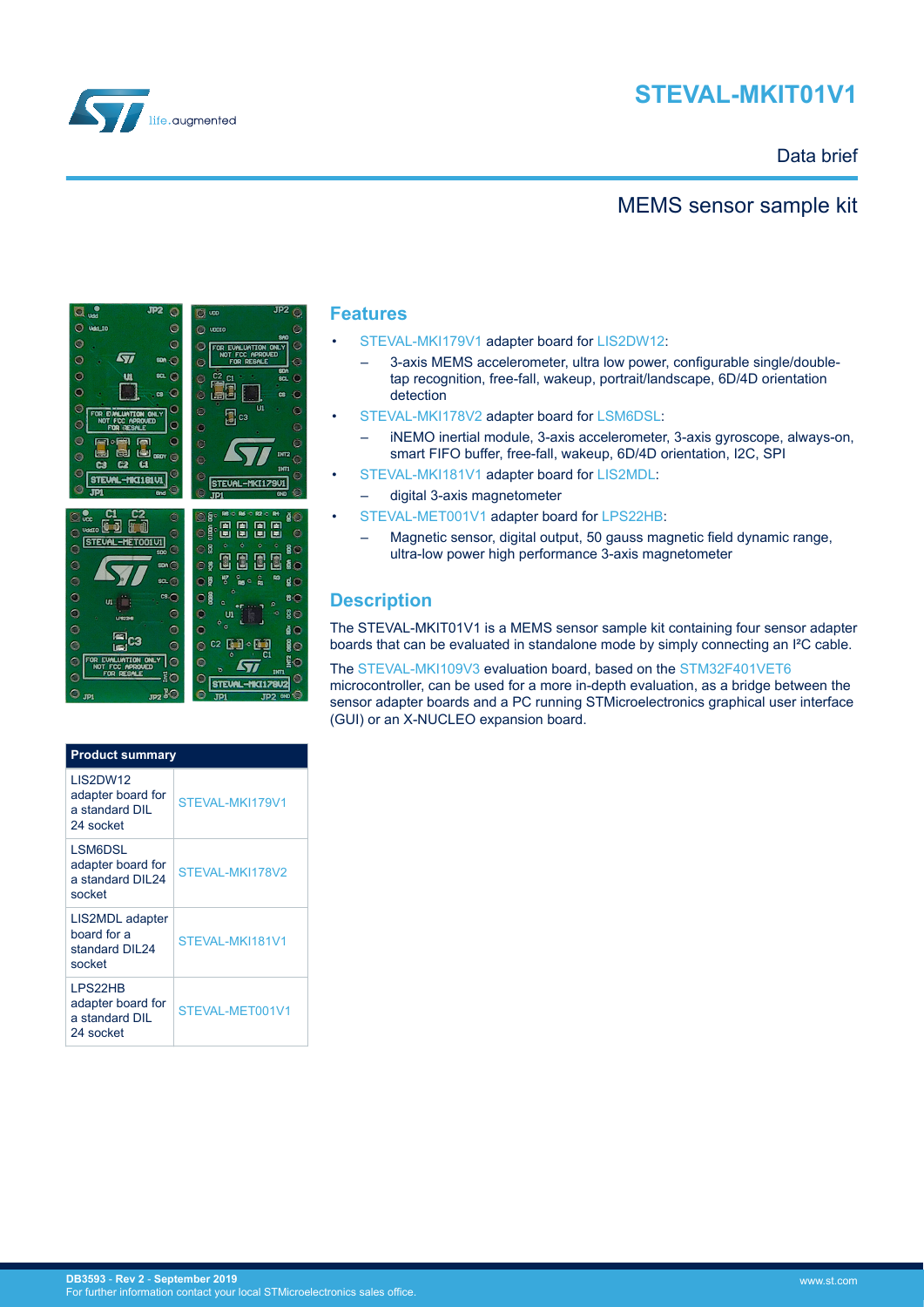# **Revision history**

### **Table 1. Document revision history**

| <b>Date</b> | <b>Version</b> | <b>Changes</b>    |
|-------------|----------------|-------------------|
| 11-Apr-2018 |                | Initial release.  |
| 13-Sep-2019 |                | Minor text edits. |